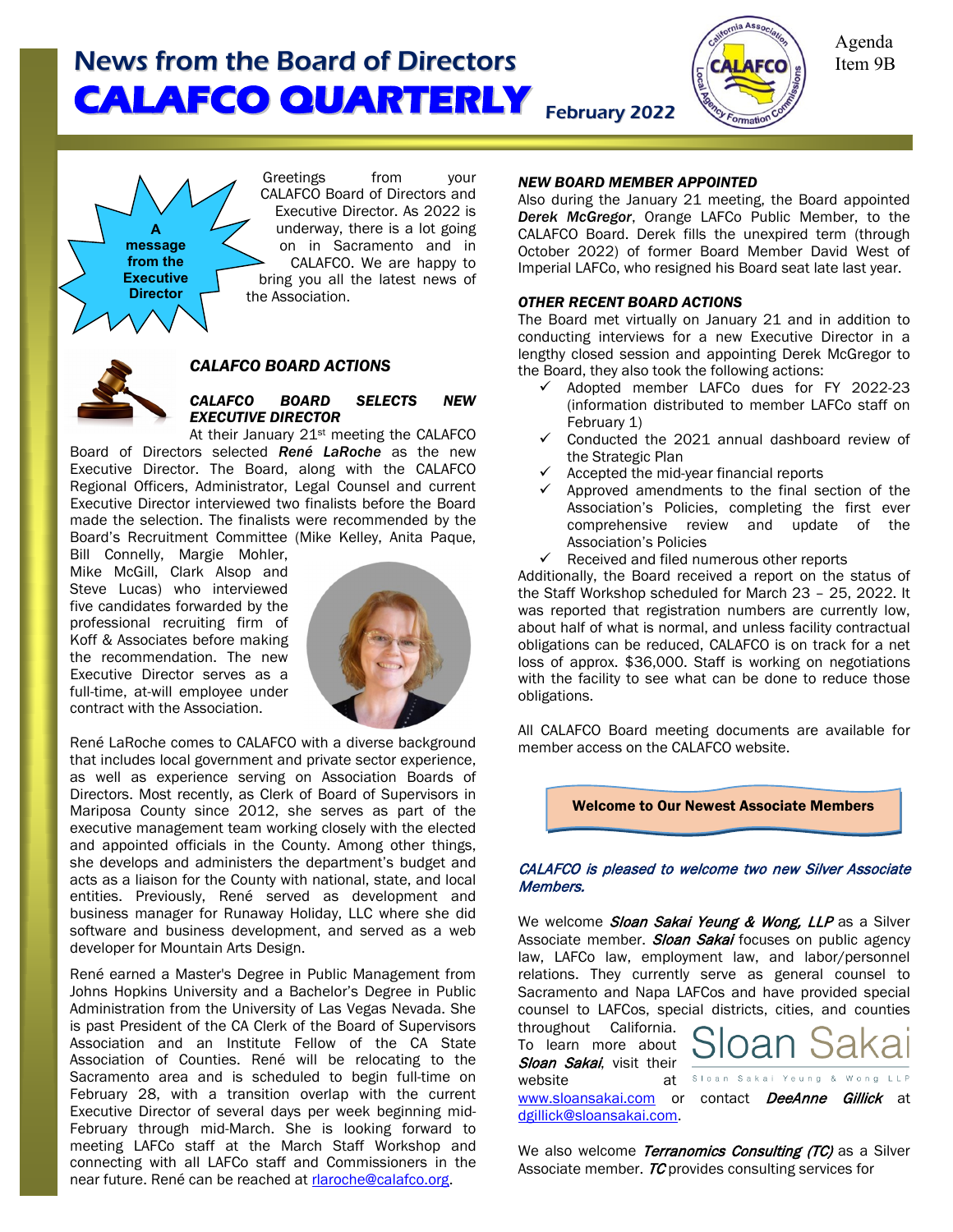

urban and environmental planning, community and economic development, and GIS. More specifically, their primary activities include urban land economics, business geography, market and feasibility studies, housing studies, grant development and air dispersion modeling. For more

CALAFCO Educational Events

information about  $TC$ , contact Vince Zaragoza at 661-421-

2312 or by email at [terranomics@hotmail.com.](mailto:terranomics@hotmail.com)

### MARK YOUR CALENDARS FOR THESE UPCOMING CALAFCO EDUCATIONAL EVENTS!

#### *CALAFCO 2022 STAFF WORKSHOP*

Join us March 23- 25 at the Hyatt Regency Newport Beach John Wayne Airport when we get LAFCo staff together for the Workshop. It's been so long since we've gathered in person and the time is finally here! All Workshop details including info about the program, registration and hotel reservations are posted on the CALAFCO website.

Deadline to register for the Workshop is March 9 and hotel reservation cutoff date is February 22.

#### *CALAFCO UNIVERSITY*

We are pleased to continue offering webinars at no cost to our members. We



are rescheduling the webinar originally scheduled for February 23 on *Best Practices for Hiring in the New World* (Post-Pandemic) to a date in the near future. We will feature a labor/employment law attorney, recruiting firm executive, and an Executive Officer, all of whom will share the myriad of things we need to know as we navigate the new (and wild) labor market seeking the best candidates in this postpandemic world. Watch for the new date and time of this great webinar coming soon.

Details for all CALAFCO University courses are on the CALAFCO website. We have a webinar on-demand library on the CALAFCO website inside the members section containing 16 webinars. CALAFCO members can access these webinars at any time for free using your member access website login credentials.

CALAFCO Administrative Update

A reminder the 2021 CKH Guides are now available. You can download an electronic copy from the CALAFCO website or place an order for printed hard copies. You will



find all the details on the CALAFCO website at [www.calafco.org.](http://www.calafco.org/)

Page 2

CALAFCO is also doing the annual update of the membership directory, so please be sure to get your information to Jeni Tickler at [jtickler@calafco.org.](mailto:jtickler@calafco.org)

#### *STATEWIDE DUC MAPPING PROJECT COMPLETE*

We are very pleased to report the update of the statewide map of disadvantaged unincorporated communities (DUCs) has been completed. The map will be updated every 5 years pursuant to statute. Further, the statewide map of LAFCos (by county) that links each county to your respective LAFCo website is also updated. CALAFCO is grateful to our Associate Member partner RSG, Inc. for undertaking this project. We especially thank Jim Simon, Wesley Smith, Dianna Dunne-Vecchio and Jocelyn Sanchez. We also thank Seth Hendrick of Matson & Isom Technologies, our web host, for their assistance with this mapping project.

You can find the DUC map on the [CALAFCO website here](https://www.arcgis.com/apps/View/index.html?appid=4319a8066745442cbe7de6af1d13f98a) and the [LAFCo-link map here.](https://calafco.org/about-us/lafco-directory)

LAFCos in the News

#### *Congratulations to another retiree*

After 21 years of serving Napa LAFCo as Commission Clerk,

Kathy Mabry is retiring. Kathy has served Napa LAFCo with distinction over her long career with many accomplishments. She also served on many CALAFCO event planning teams for Staff Workshops and Conferences. We are grateful for her service and many contributions locally and statewide, and wish Kathy all the best in her retirement.



#### *Los Angeles LAFCo Mourns the Loss of Former Commissioner Richard Close*



Commissioner Close served on LA LAFCo from 1996-2021 in the special seat for the San Fernando Valley Area Member. He was a leader for years in the valley secession efforts. He is described by LA LAFCo as

"bright, hard-working, and dedicated. He is remembered for his decades-long service to his local community, the San Fernando Valley, and the City of Los Angeles. The whole of Los Angeles County is a better place due, in many ways, to the work that [Commissioner Close] did for LAFCo, where his voice guided so many important decisions." CALAFCO's thoughts are with his family and LA LAFCo.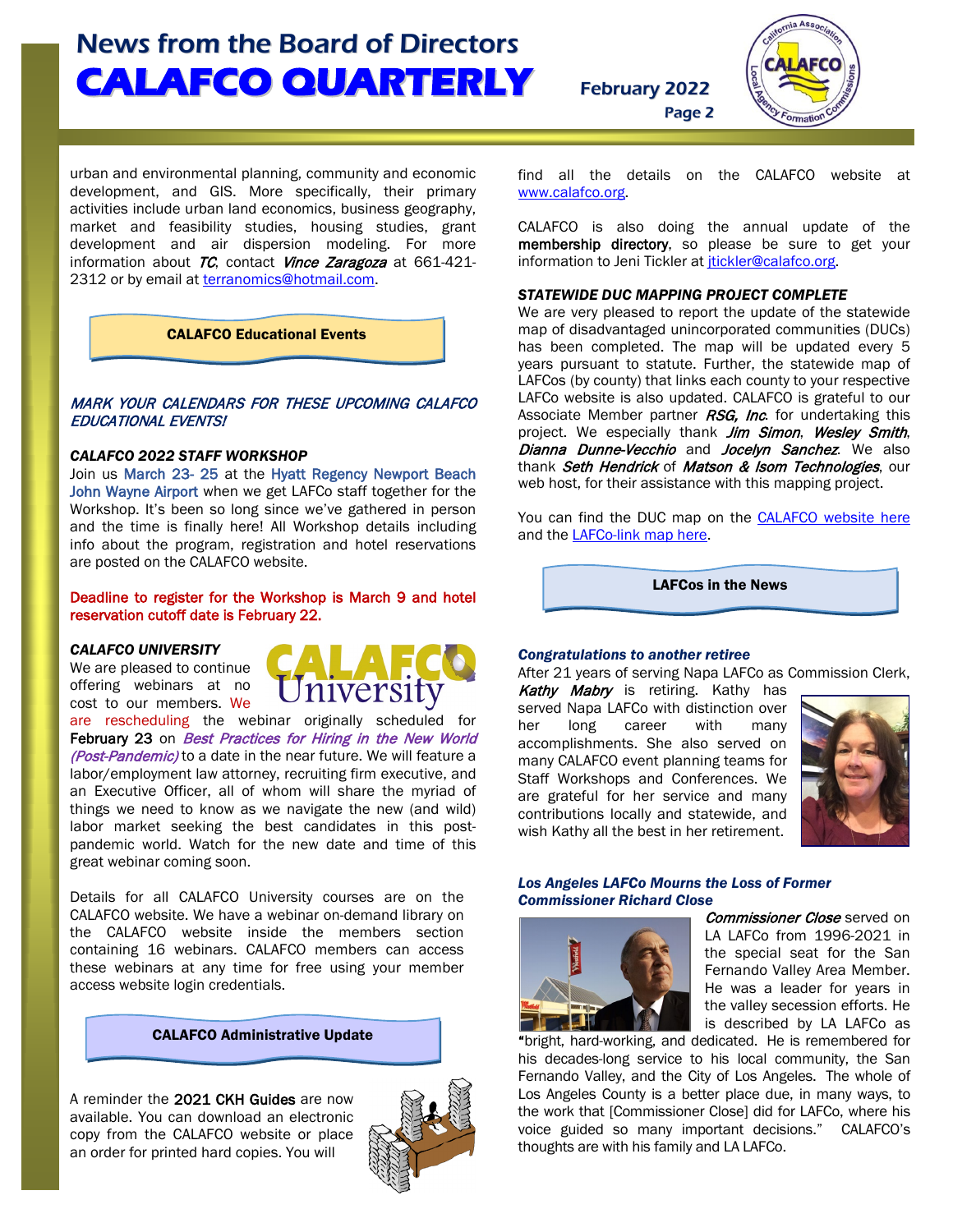Page 3



#### CALAFCO Legislative Update

January 3, 2022 marked the start of the second year in the 2 year legislative cycle. Once again the year is expected to be wild and unpredictable. The State has a large budget surplus which is creating all kinds of early budget negotiating, as is the influx of Federal money.

Legislators hit the ground running trying to move the large number of left-over 2-year bills through committee to meet deadlines. Looming deadlines left many of those leftover bills from 2021 on the cutting room floor and they are now

designated as "dead". Now we will begin to see new bills for 2022 introduced.

For this legislative year the CALAFCO Board has identified several items as priority. First is the annual Omnibus bill which is authored by the Assembly Local Government Committee (ALGC) and sponsored by CALAFCO. Three proposals were approved by the Legislative Committee (Committee) and sent to the ALGC. Those proposals are now going through the broad stakeholder review process that occurs before the bill is introduced.

The second priority is to co-sponsor a legislative proposal with San Diego LAFCo to amend Gov. Code Sec. 56133 to explicitly state that exemptions pursuant to 56133(e) are to be approved by LAFCo. This is being done to curb agency self-exemptions which seem to be a growing problem across the state. For the past

four months CALAFCO and San Diego LAFCo have been working on stakeholder outreach and attempting to secure an author. It is likely that CALAFCO will refocus these efforts to 2023. The Board will consider this at their April meeting.

The final priority as identified by the Board is to complete the work of the protest provisions rewrite working group. CALAFCO has been reporting to you for the past several years that we have been actively responding to several recommendations made in the 2017 Little Hoover Commission report (*Special Districts: Improving Oversight and Transparency*). Specifically, to address one of the recommendations, we initiated a working group of stakeholders in early 2019 to discuss the protest process for consolidations and dissolutions of special districts, specifically, the statutes related to LAFCo-initiated protest provisions and the 10% protest threshold while all other initiated actions have a 25% protest threshold.

The 18-member working group consists of seven CALAFCO representatives (including CALAFCO/CSDA Board member Jo MacKenzie, CALAFCO ED Pamela Miller, LAFCo legal counsel *Holly Whatley*, and EOs representing all 4 regions of CALAFCO including *José Henríquez* (Sacramento), Steve

Lucas (Butte), Kai Luoma (Ventura) and Paul Novak (LA); seven CSDA representatives (including one of their lobbyists, legal counsel and five members representing water, fire, resource conservation and community services districts), representatives from the League of CA Cities and from the CA State Association of Counties, as well as the consultants from the Assembly Local Government and Senate Governance & Finance Committees.

We are pleased to report that after three years of work and

extensive negotiations, the deliverables of the working group have been completed. The entire working group gave consensus on the redraft of existing scattered protest code sections within CKH into a single code section to simplify the reading of the code section. Further, agreement was reached on specific circumstances in which a LAFCo can initiate dissolution using the 25% protest threshold. The CALAFCO Board and Legislative Committee both unanimously approve and support this legislation and CSDA has also gone on record supporting the concept of the pending legislation.

CALAFCO issued a bulletin on the pending legislation and all deliverables for the working group on February 2, 2022. Senator Hertzberg will author

the legislation and our lead co-author is Assemblymember Mayes. For more information on this CALAFCO sponsored legislation (pending bill introduction), please refer to the February 2 bulletin.

All the Legislative Committee meeting documents are located on the CALAFCO website and are available for those with member access. You can also find the CALAFCO tracked legislation on the website. This report is updated daily.